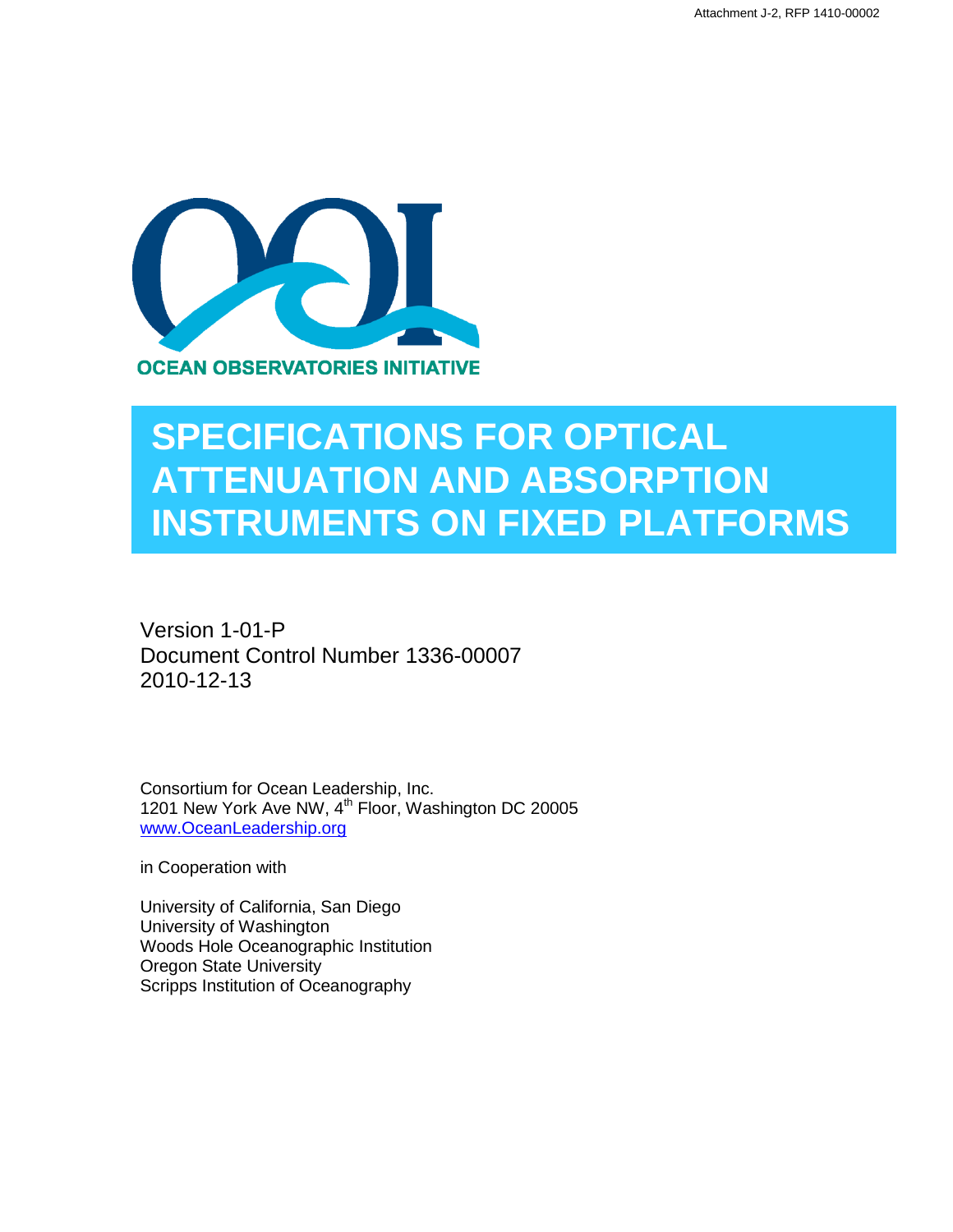## **Document Control Sheet**

|              | Version   Description |
|--------------|-----------------------|
| $1 - 01 - P$ | Public Version        |

Note: This document has been edited to remove information that is considered confidential and/or sensitive to ongoing or future financial negotiations for OOI procurements. Information removed has been replaced by the insertion of "[redacted]".

## **Signature Page**

This document has been reviewed and approved for release to Configuration Management.

OOI Senior Systems Engineer: 4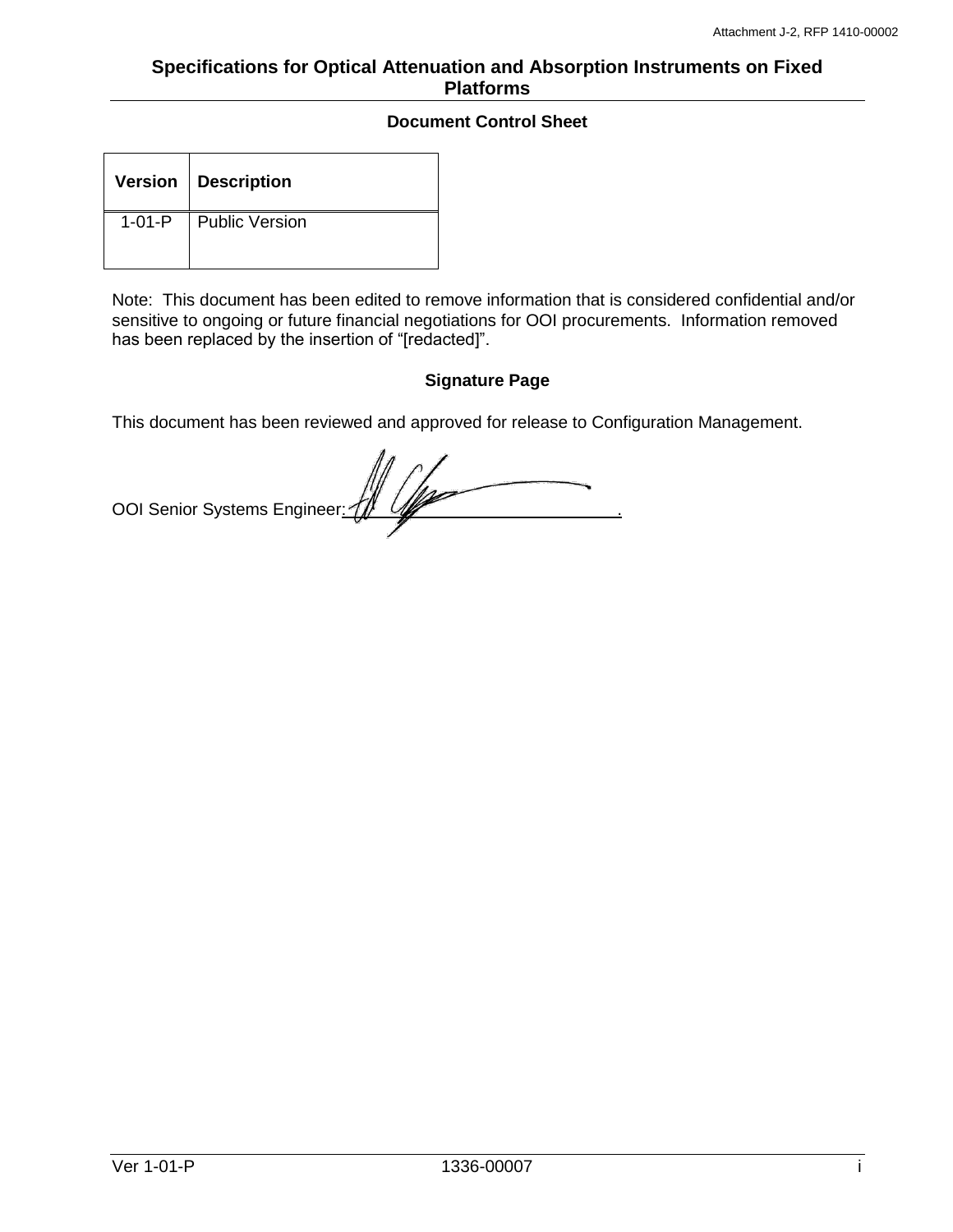## **Table of Contents**

| 1              |            | General                                                                 |  |  |  |  |  |
|----------------|------------|-------------------------------------------------------------------------|--|--|--|--|--|
|                | 1.1        |                                                                         |  |  |  |  |  |
|                | 1.2        |                                                                         |  |  |  |  |  |
|                | 1.3        |                                                                         |  |  |  |  |  |
|                |            | 1.3.1                                                                   |  |  |  |  |  |
|                | 1.3.2      |                                                                         |  |  |  |  |  |
|                | 1.4        |                                                                         |  |  |  |  |  |
|                |            | 1.4.1                                                                   |  |  |  |  |  |
|                |            | 1.4.2                                                                   |  |  |  |  |  |
| $\overline{2}$ |            |                                                                         |  |  |  |  |  |
|                | 2.1        |                                                                         |  |  |  |  |  |
|                | 2.1.1      |                                                                         |  |  |  |  |  |
|                | 2.1.2      |                                                                         |  |  |  |  |  |
|                | 2.2        |                                                                         |  |  |  |  |  |
|                | 2.2.1      |                                                                         |  |  |  |  |  |
| 2.2.2          |            |                                                                         |  |  |  |  |  |
|                | 2.2.3      |                                                                         |  |  |  |  |  |
|                | 2.2.4      |                                                                         |  |  |  |  |  |
|                | 2.2.5      |                                                                         |  |  |  |  |  |
|                | 2.2.6      |                                                                         |  |  |  |  |  |
|                | 2.3        |                                                                         |  |  |  |  |  |
|                | 2.4        |                                                                         |  |  |  |  |  |
|                | 2.5<br>2.6 |                                                                         |  |  |  |  |  |
|                |            |                                                                         |  |  |  |  |  |
| 2.7<br>2.8     |            |                                                                         |  |  |  |  |  |
|                | 2.9        |                                                                         |  |  |  |  |  |
|                | 2.10       |                                                                         |  |  |  |  |  |
|                | 2.11       |                                                                         |  |  |  |  |  |
|                | 2.12       |                                                                         |  |  |  |  |  |
| 3              |            |                                                                         |  |  |  |  |  |
| 4              |            |                                                                         |  |  |  |  |  |
|                | A-1.       | Specification Values by the Platform on Which the OPTAA Instruments are |  |  |  |  |  |
|                |            |                                                                         |  |  |  |  |  |
|                |            |                                                                         |  |  |  |  |  |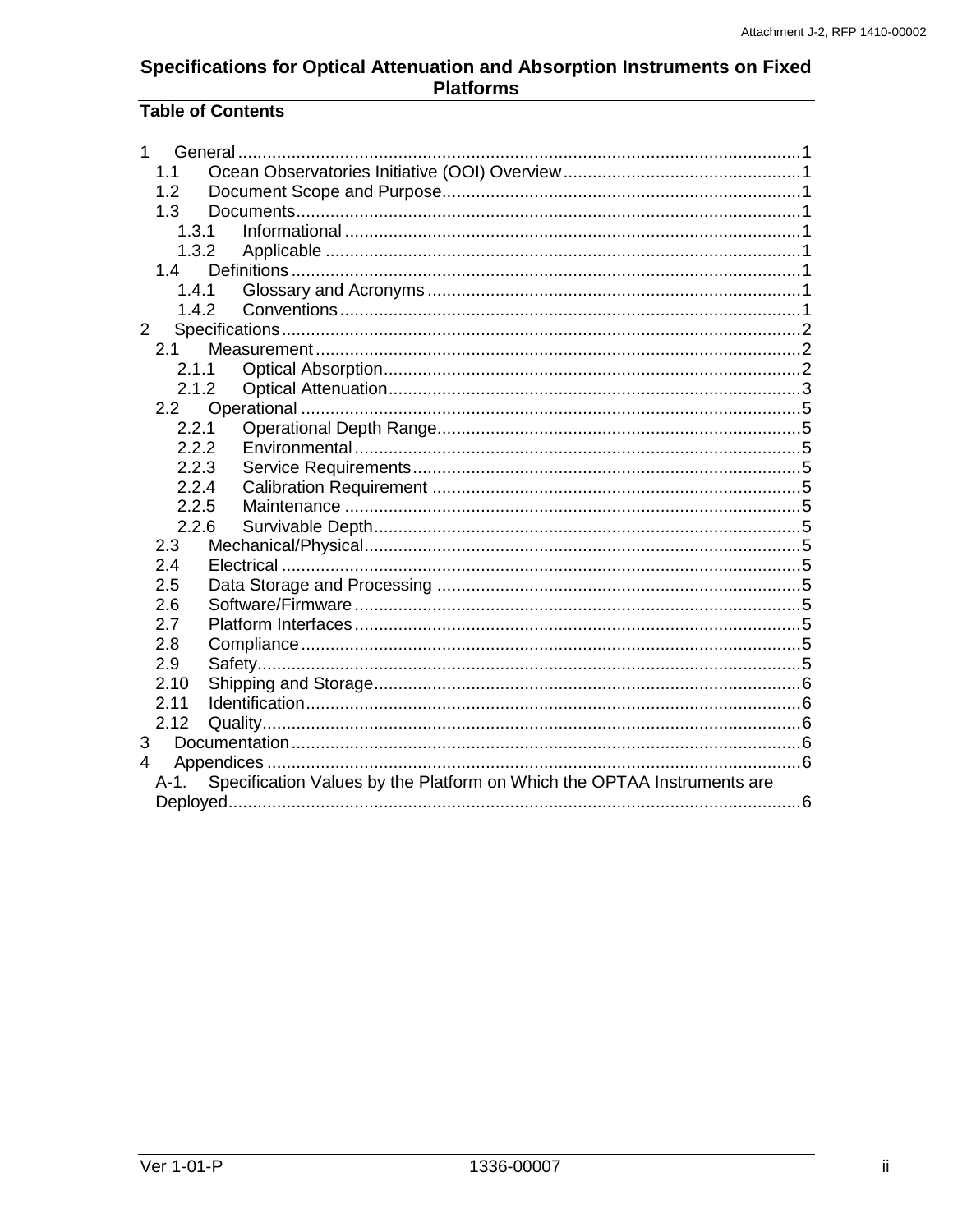## <span id="page-3-0"></span>**1 General**

<span id="page-3-1"></span>1.1 Ocean Observatories Initiative (OOI) Overview

See "Common Specifications for Instruments on Fixed Platforms"

## <span id="page-3-2"></span>1.2 Document Scope and Purpose

This document provides specifications for instruments that measure the optical attenuation and absorption on fixed platforms.

The instrument shall meet the requirements in this document and those specified in the "Common Specifications for Instruments on Fixed Platforms", document control number 1336-00000*.* Parameters specified in neither the "Common Specifications for Instruments on Fixed Platforms" nor in this document are not applicable. This instrument specification shall have precedence over the Common Specification for conflicting items.

## <span id="page-3-3"></span>1.3 Documents

#### 1.3.1 Informational

<span id="page-3-4"></span>The documents listed in this section are for informational purposes only and may not have been referenced in this specification.

Consortium for Ocean Leadership, Inc. 2010, "Final Network Design", Washington, D.C. [Online] Available: [http://www.oceanleadership.org/programs-and-partnerships/ocean](http://www.oceanleadership.org/programs-and-partnerships/ocean-observing/ooi/network-design/)[observing/ooi/network-design/](http://www.oceanleadership.org/programs-and-partnerships/ocean-observing/ooi/network-design/)

## 1.3.2 Applicable

<span id="page-3-5"></span>These documents contain requirements and specifications applicable to the instrument specified. The referenced section, requirement, or specification shall be met by the instrument specified herein.

"Common Specifications for Instruments on Fixed Platforms", document control number 1336-01100

## <span id="page-3-6"></span>1.4 Definitions

<span id="page-3-7"></span>1.4.1 Glossary and Acronyms

- **a(λ)** Absorption coefficient at wavelength λ
- **c(λ)** Attenuation coefficient at wavelength λ
- See "Common Specifications for Instruments on Fixed Platforms" for additional definitions.
- 1.4.2 Conventions

<span id="page-3-8"></span>All values contained in this document are Threshold Values unless specifically stated otherwise.

The bidder shall ignore the references in angle brackets  $\lt$   $>$  at the end of each specification. They are for internal OOI use only.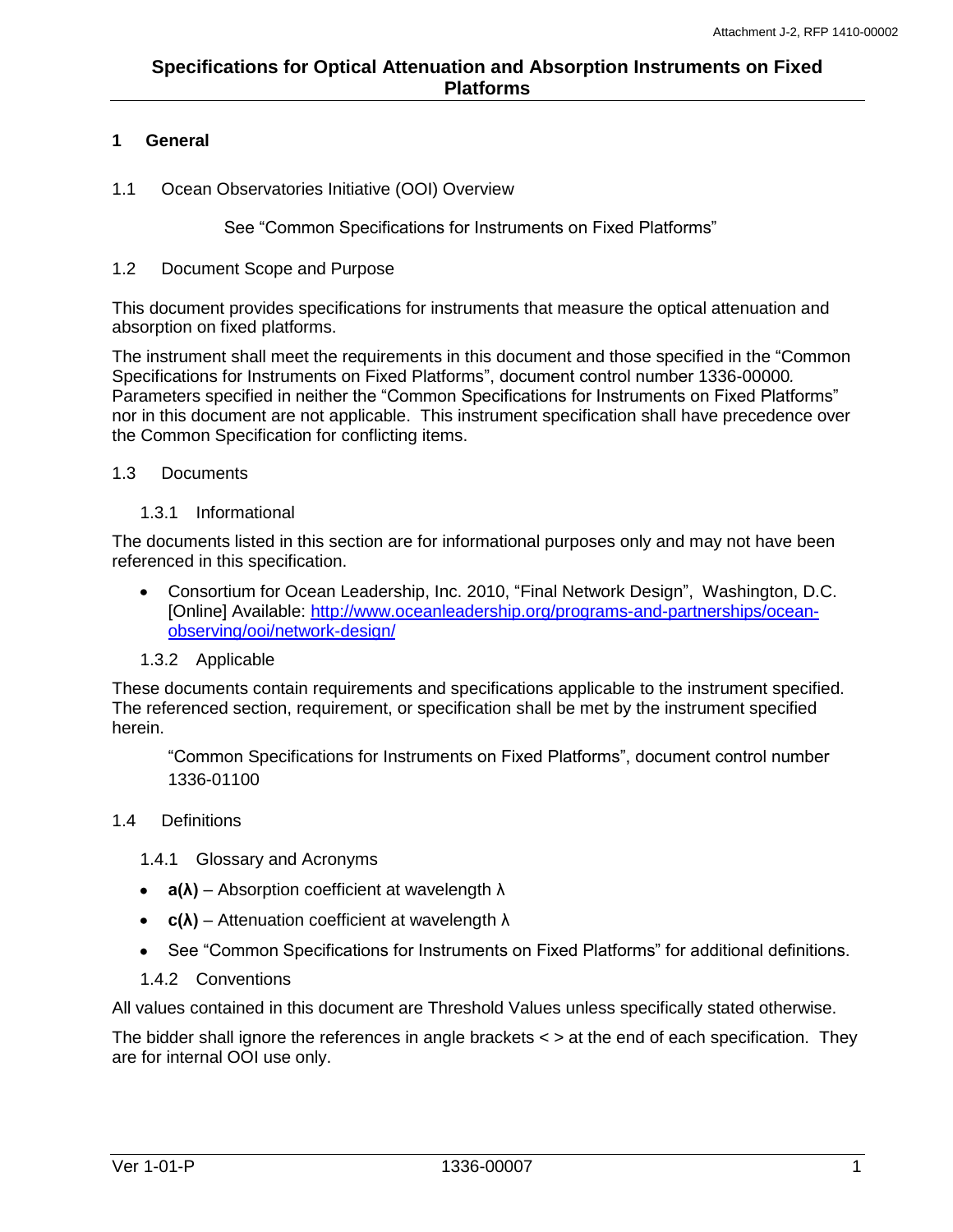## <span id="page-4-0"></span>**2 Specifications**

## <span id="page-4-1"></span>2.1 Measurement

Values provided are threshold unless otherwise stated.

## <span id="page-4-2"></span>2.1.1 Optical Absorption

a) Measurement with unit(s)

Spectral absorption (a(λ)/m)

- b) Minimum Value
	- ABSO-001 The instrument shall measure spectral absorption over a range with a minimum value of 0.05 a(λ)/m <L2-SR-RQ-3533, L4-CG-IP-RQ-228, L4-RSN-IP-RQ-348>
- c) Maximum Value
	- ABSO-002 The instrument shall measure spectral absorption over a range with a maximum value of 8 a(λ)/m <L2-SR-RQ-3533, L4-CG-IP-RQ-228, L4-RSN-IP-RQ-348>
- d) Accuracy
	- ABSO-003 The instrument shall measure spectral absorption with an accuracy within  $\pm 0.01$  a( $\lambda$ )/m of the true value. <L2-SR-RQ-3532, L4-CG-IP-RQ-226, L4-RSN-IP-RQ-347>

## e) Precision

- ABSO-004 The instrument shall measure spectral absorption with a precision of 0.005 a(λ)/m <L2-SR-RQ-3742, L4-CG-IP-RQ-514, L4-RSN-IP-RQ-567>
- ABSO-005 The instrument should measure spectral absorption with a precision of 10<sup>-3</sup> a( $\lambda$ )/m. This is an objective. <L2-SR-RQ-3743, L4-CG-IP-RQ-515, L4-RSN-IP-RQ-568>
- f) Resolution Not specified.
- g) Drift

Not specified.

h) Response Times Not specified.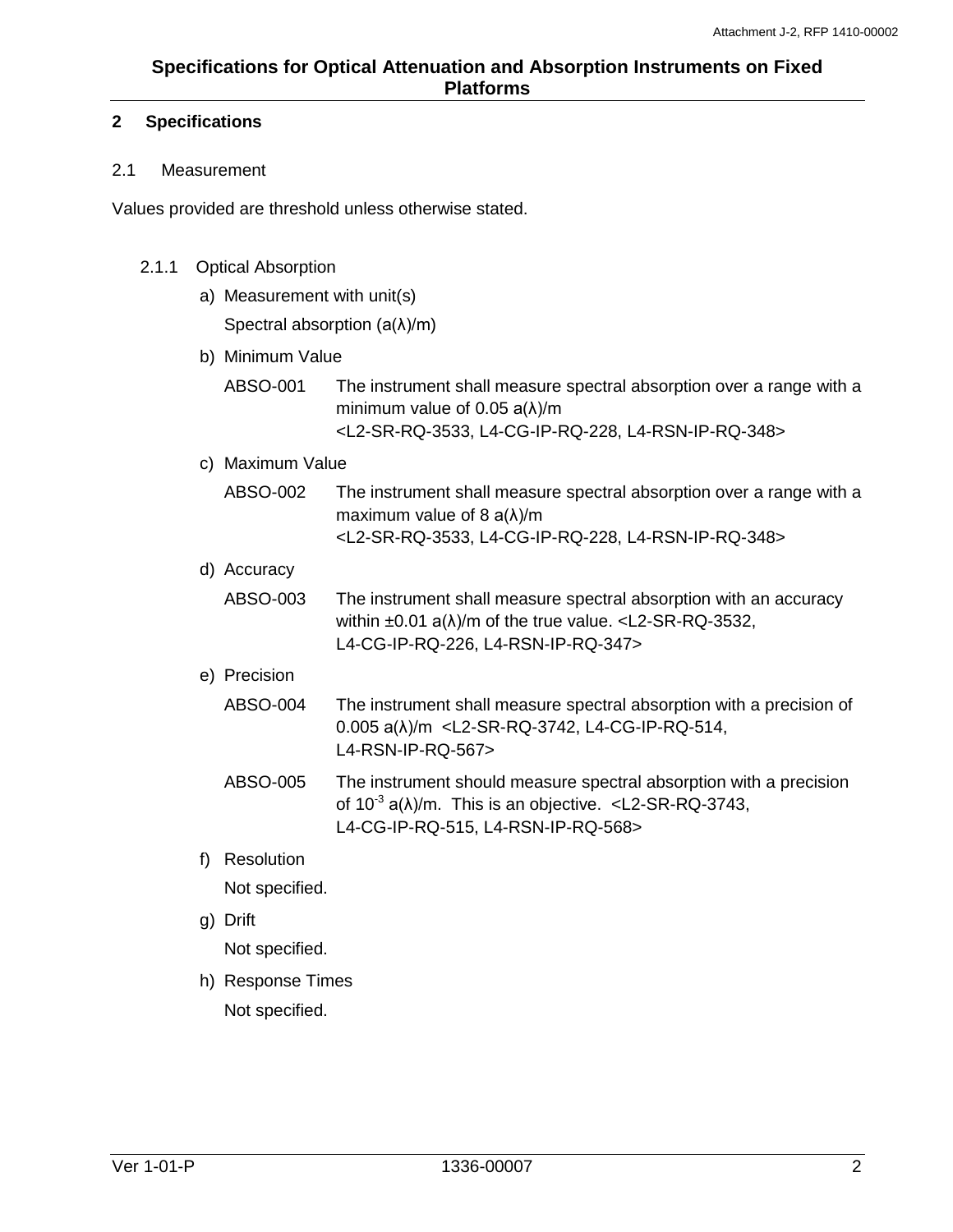i) Sampling Frequency ABSO-006 The instrument shall be capable of measuring optical absorption at a sampling frequency of 1 Hz. <L2-SR-RQ-3534, L4-CG-IP-RQ-231, L4-RSN-IP-RQ-349> The typical sampling frequency will be 1 Hz. j) Dependencies Not specified. k) Wavelength range ABSO-007 The instrument shall measure spectral absorption over the wavelength range of 400 nm to 720 nm. <L2-SR-RQ-3744, L4-CG-IP-RQ-516, L4-RSN-IP-RQ-569> ABSO-008 The instrument should measure spectral absorption over the wavelength range of 400 nm to 750 nm. This is an objective. <L2-SR-RQ-3745, L4-CG-IP-RQ-517, L4-RSN-IP-RQ-570> l) Number of bands ABSO-009 The instrument shall measure spectral absorption in no fewer than 7 bands over the wavelength range specified in 2.1.1.k. <L2-SR-RQ-3746, L4-CG-IP-RQ-518, L4-RSN-IP-RQ-571> m) Spectral Bandwidth ABSO-010 The instrument shall have spectral bandwidths of no more than 20 nm. <L2-SR-RQ-3747, L4-CG-IP-RQ-519, L4-RSN-IP-RQ-572> 2.1.2 Optical Attenuation a) Measurement with unit(s) Spectral attenuation  $(c(\lambda)/m)$ b) Minimum Value ATTE-001 The instrument shall measure spectral attenuation over a range with a minimum value of 0.05 c(λ)/m <L2-SR-RQ-3537, L4-CG-IP-RQ-401, L4-RSN-IP-RQ-354> c) Maximum Value ATTE-002 The instrument shall measure spectral attenuation over a range with a maximum value of 15 c(λ)/m

<L2-SR-RQ-3537, L4-CG-IP-RQ-401, L4-RSN-IP-RQ-354>

- <span id="page-5-0"></span>d) Accuracy
	- ATTE-003 The instrument shall measure spectral attenuation with an accuracy within  $\pm 0.01$  c( $\lambda$ )/m of the true value. <L2-SR-RQ-3536, L4-CG-IP-RQ-399, L4-RSN-IP-RQ-353>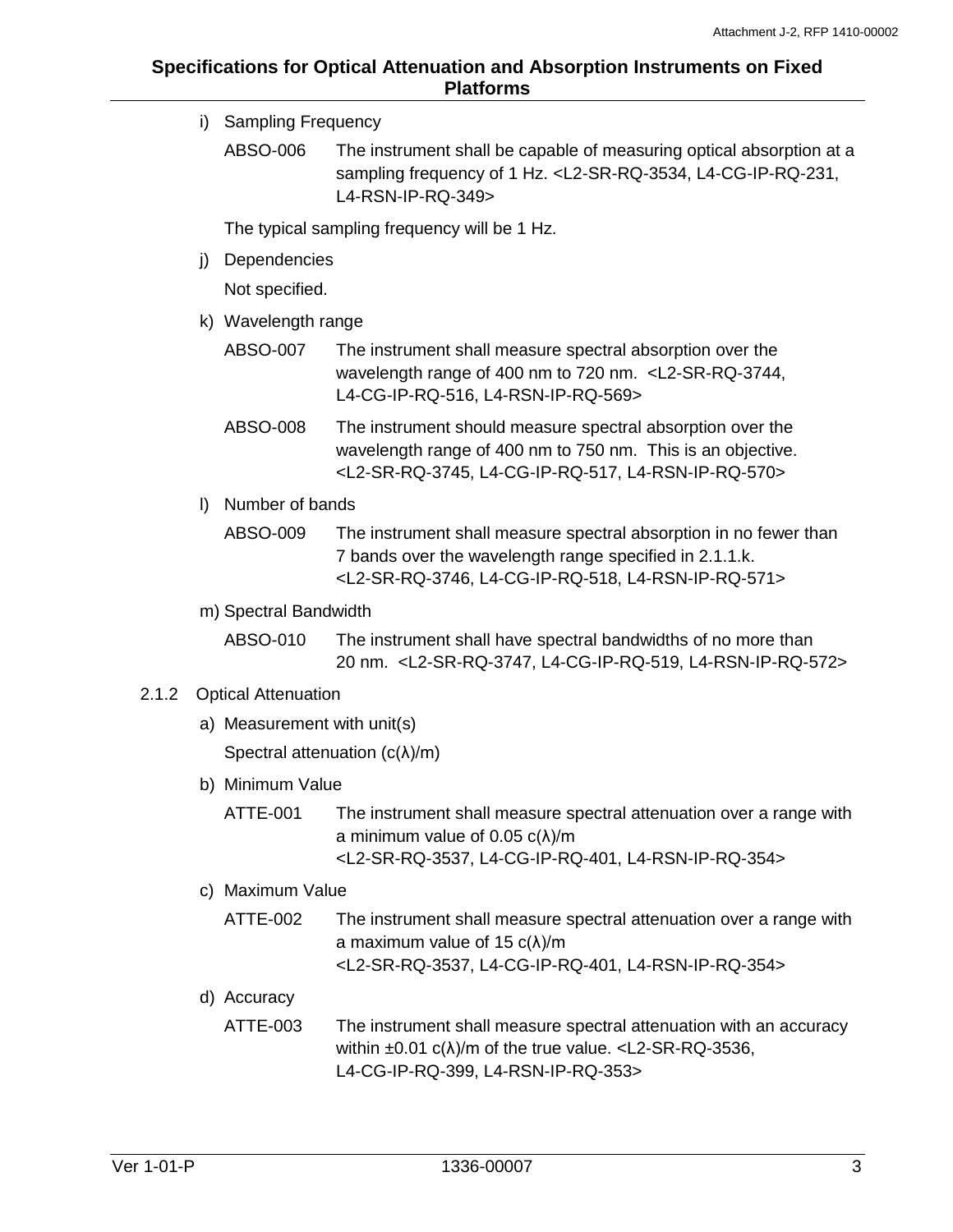|         | e) Precision              |                                                                                                                                                                                                            |  |  |  |  |  |
|---------|---------------------------|------------------------------------------------------------------------------------------------------------------------------------------------------------------------------------------------------------|--|--|--|--|--|
|         | ATTE-004                  | The instrument shall measure spectral attenuation with a precision of<br>0.005 c( $\lambda$ )/m. <l2-sr-rq-3748, l4-cg-ip-rq-520,<br="">L4-RSN-IP-RQ-573&gt;</l2-sr-rq-3748,>                              |  |  |  |  |  |
|         | <b>ATTE-005</b>           | The instrument should measure spectral attenuation with a precision<br>of $10^{-3}$ c( $\lambda$ )/m. This is an objective. <l2-sr-rq-3749,<br>L4-CG-IP-RQ-521, L4-RSN-IP-RQ-574&gt;</l2-sr-rq-3749,<br>   |  |  |  |  |  |
| f)      | Resolution                |                                                                                                                                                                                                            |  |  |  |  |  |
|         | Not specified.            |                                                                                                                                                                                                            |  |  |  |  |  |
|         | g) Drift                  |                                                                                                                                                                                                            |  |  |  |  |  |
|         | Not specified.            |                                                                                                                                                                                                            |  |  |  |  |  |
|         | h) Response Times         |                                                                                                                                                                                                            |  |  |  |  |  |
|         | Not specified.            |                                                                                                                                                                                                            |  |  |  |  |  |
| i)      | <b>Sampling Frequency</b> |                                                                                                                                                                                                            |  |  |  |  |  |
|         | ATTE-006                  | The instrument shall be capable of measuring spectral attenuation at<br>a sampling frequency of 1 Hz. <l2-sr-rq-3538, l4-cg-ip-rq-402,<br="">L4-RSN-IP-RQ-355&gt;</l2-sr-rq-3538,>                         |  |  |  |  |  |
|         |                           | The typical sampling frequency will be 1 Hz.                                                                                                                                                               |  |  |  |  |  |
| j)      | Dependencies              |                                                                                                                                                                                                            |  |  |  |  |  |
|         | Not specified.            |                                                                                                                                                                                                            |  |  |  |  |  |
|         | k) Wavelength range       |                                                                                                                                                                                                            |  |  |  |  |  |
|         | <b>ATTE-007</b>           | The instrument shall measure spectral attenuation over the<br>wavelength range of 400 nm to 720 nm. <l2-sr-rq-3750,<br>L4-CG-IP-RQ-522, L4-RSN-IP-RQ-575&gt;</l2-sr-rq-3750,<br>                           |  |  |  |  |  |
|         | ATTE-008                  | The instrument should measure spectral attenuation over the<br>wavelength range of 400 nm to 750 nm. This is an objective.<br><l2-sr-rq-3751, l4-cg-ip-rq-523,="" l4-rsn-ip-rq-576=""></l2-sr-rq-3751,>    |  |  |  |  |  |
| $\vert$ | Number of bands           |                                                                                                                                                                                                            |  |  |  |  |  |
|         | ATTE-009                  | The instrument shall measure spectral attenuation in no less fewer<br>7 bands over the wavelength range specified in 2.1.2.k.<br><l2-sr-rq-3752, l4-cg-ip-rq-524,="" l4-rsn-ip-rq-577=""></l2-sr-rq-3752,> |  |  |  |  |  |
|         | m) Spectral Bandwidth     |                                                                                                                                                                                                            |  |  |  |  |  |
|         | ATTE-010                  | The instrument shall have spectral bandwidths of no more than<br>20 nm. <l2-sr-rq-3753, l4-cg-ip-rq-525,="" l4-rsn-ip-rq-578=""></l2-sr-rq-3753,>                                                          |  |  |  |  |  |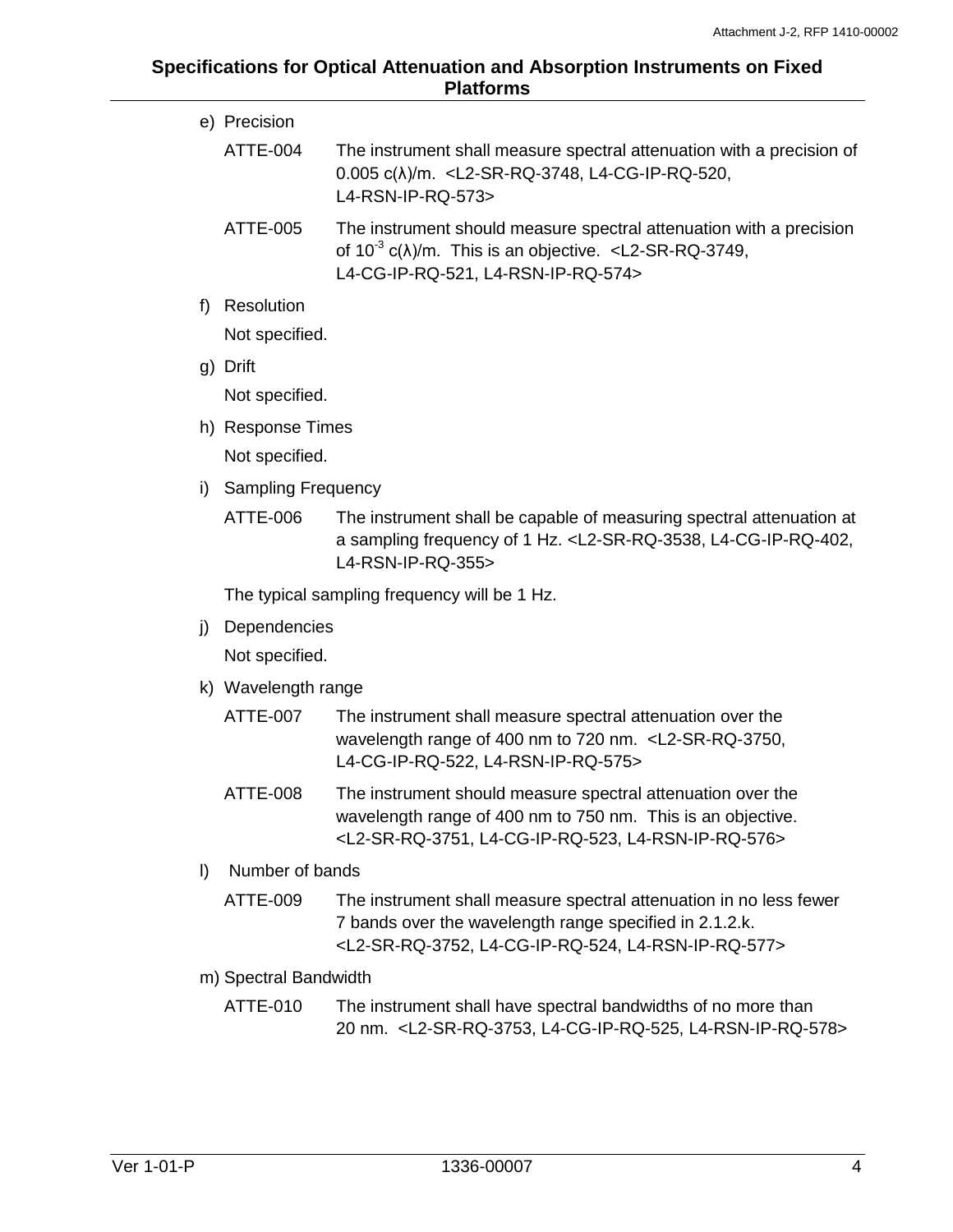#### 2.2 Operational

<span id="page-7-1"></span><span id="page-7-0"></span>2.2.1 Operational Depth Range

See Appendix A-1 for operational depth ranges.

<span id="page-7-2"></span>2.2.2 Environmental

See "Common Specifications for Instruments on Fixed Platforms"

<span id="page-7-3"></span>2.2.3 Service Requirements

See "Common Specifications for Instruments on Fixed Platforms"

## <span id="page-7-4"></span>2.2.4 Calibration Requirement

See "Common Specifications for Instruments on Fixed Platforms"

<span id="page-7-5"></span>2.2.5 Maintenance

See "Common Specifications for Instruments on Fixed Platforms"

<span id="page-7-6"></span>2.2.6 Survivable Depth

See Appendix A-1 for survivable depths.

## <span id="page-7-7"></span>2.3 Mechanical/Physical

See "Common Specifications for Instruments on Fixed Platforms"

<span id="page-7-8"></span>2.4 Electrical

See "Common Specifications for Instruments on Fixed Platforms"

<span id="page-7-9"></span>2.5 Data Storage and Processing

See Appendix A-1 for storage capacities at the typical sampling frequency. See "Common Specifications for Instruments on Fixed Platforms"

## <span id="page-7-10"></span>2.6 Software/Firmware

See "Common Specifications for Instruments on Fixed Platforms"

## <span id="page-7-11"></span>2.7 Platform Interfaces

See "Common Specifications for Instruments on Fixed Platforms"

## <span id="page-7-12"></span>2.8 Compliance

See "Common Specifications for Instruments on Fixed Platforms"

<span id="page-7-13"></span>2.9 Safety

See "Common Specifications for Instruments on Fixed Platforms"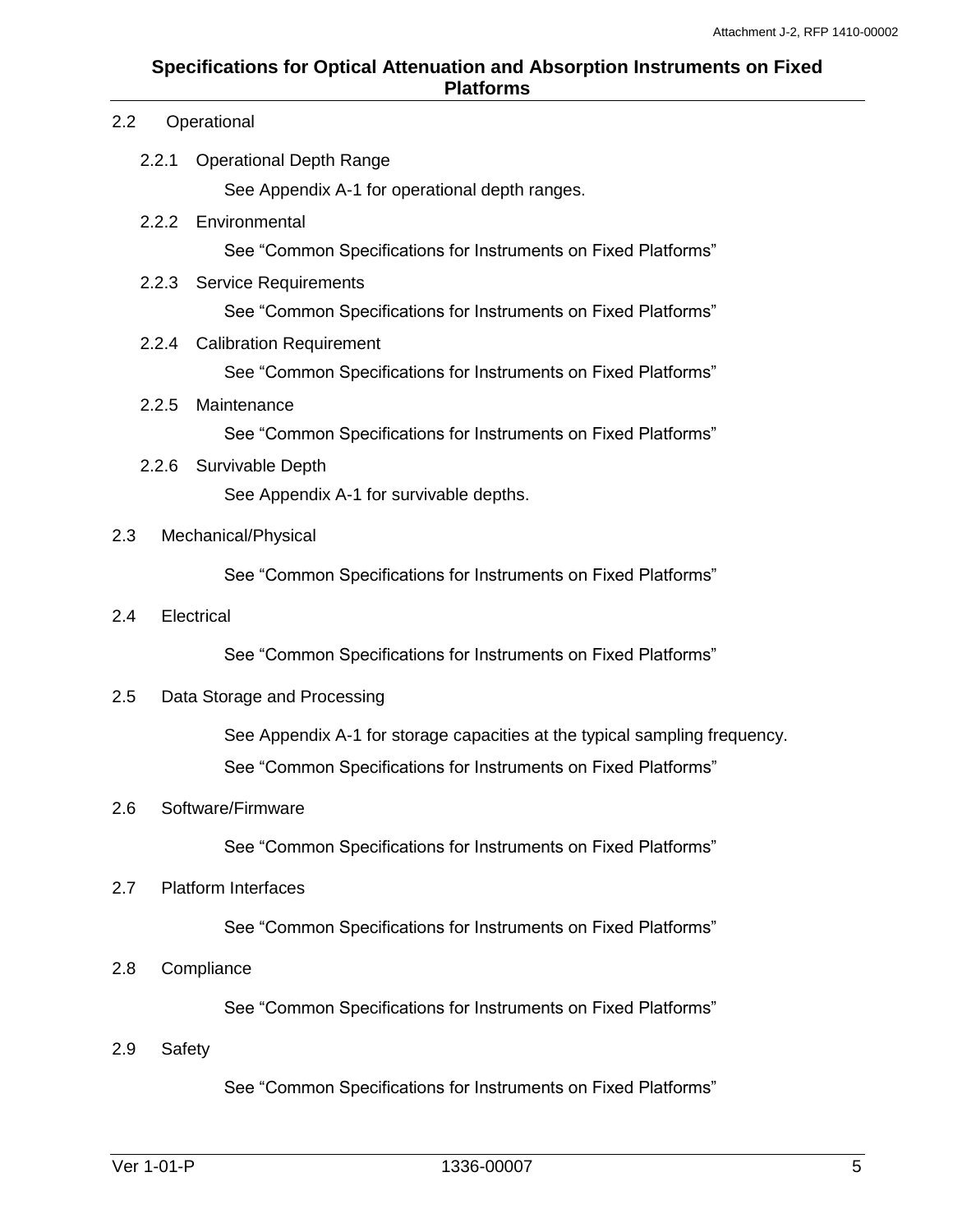## <span id="page-8-0"></span>2.10 Shipping and Storage

See "Common Specifications for Instruments on Fixed Platforms"

#### <span id="page-8-1"></span>2.11 Identification

See "Common Specifications for Instruments on Fixed Platforms"

#### <span id="page-8-2"></span>2.12 Quality

See "Common Specifications for Instruments on Fixed Platforms"

#### <span id="page-8-3"></span>**3 Documentation**

See the RFP for documentation that the vendor shall be required to supply.

#### <span id="page-8-4"></span>**4 Appendices**

<span id="page-8-5"></span>A-1. Specification Values by the Platform on Which the OPTAA Instruments are Deployed

The following table describes the performance and operational constraints, limits, etc. that are different between the different OOI platforms.

| <b>Series</b><br><b>OPTAA</b> | Cabled | Location | Operational depth<br>$\widehat{\epsilon}$<br>range | $\widehat{\epsilon}$<br>Survivable depth | Interval<br>Deployment<br>(months) | Modem<br>Inductive<br>Required | Internal Batteries<br>Required | Internal data Storage<br>৳<br>ŧ,<br>Required<br>samples) |
|-------------------------------|--------|----------|----------------------------------------------------|------------------------------------------|------------------------------------|--------------------------------|--------------------------------|----------------------------------------------------------|
| A                             | C      | O        | $0 - 300$                                          | 300                                      | 13                                 | N                              | N                              | N                                                        |
| B                             | C      | O        | 0-3500                                             | 3500                                     | 13                                 | N                              | N                              | N                                                        |
| $\overline{C}$                | С      | C        | 0-600                                              | 600                                      | 13                                 | N                              | N                              | N                                                        |
| D                             | U      | C        | $0 - 600$                                          | 600                                      | 7                                  | N                              | N<br>(see<br>note<br>1)        | Y(20,000,000)                                            |

## **Key:**

Cabled:

C denotes platforms attached to the electro-optic cable in the Pacific Northwest (cabled) U denotes platforms that have no cable connection to shore for power or data (uncabled) Location:

O is open ocean

C is coastal